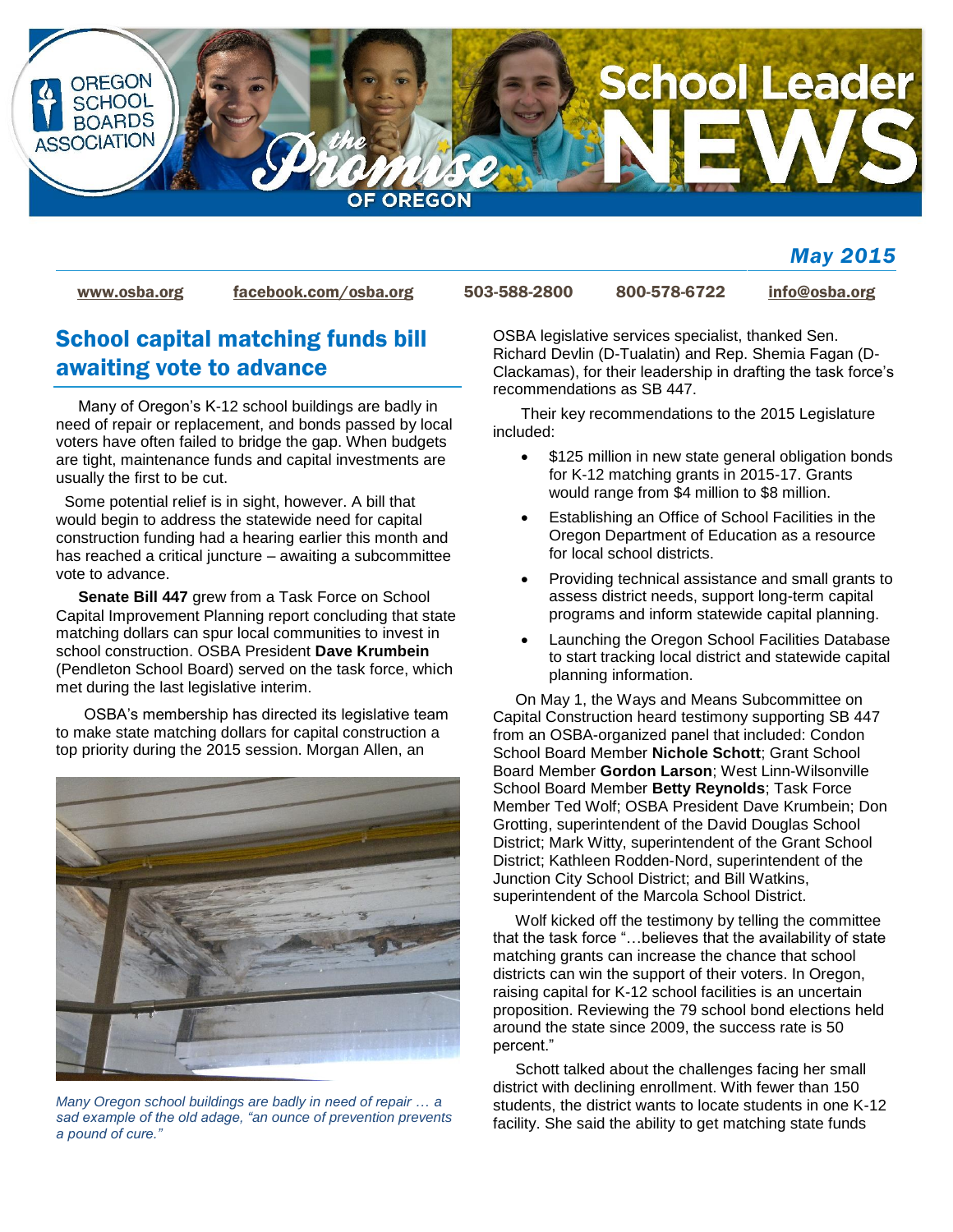## *School Leader News – May 2015*



*Peeling paint, a common sight in schools across Oregon, highlights the need for capital construction funding.*

would help their board persuade voters to make a significant investment in students.

Krumbein told the committee that the legislation has broad support, including endorsements from the Oregon Small Schools Association, Oregon Education Association, Confederation of Oregon School Administrators, Oregon School Employees Association, Stand for Children and the Oregon PTA.

Witty and Larson described the urgent maintenance and capital needs in John Day and districts across Oregon, compounded by budget cuts in recent years.

The bill is now awaiting an as-yet unscheduled subcommittee vote to send it to the full Ways and Means Committee. OSBA's Allen urges anyone interested in getting involved to contact him at [mallen@osba.org.](mailto:mallen@osba.org)

View SB 447:

[www.osba.org/Resources/Article/Legislative/BillTracking.a](http://www.osba.org/Resources/Article/Legislative/BillTracking.aspx?s=15&t=&r=&q=sb%200447&c=50&key=SB%2004470&ptadd=:%20SB%20447%20Details) [spx?s=15&t=&r=&q=sb 0447&c=50&key=SB](http://www.osba.org/Resources/Article/Legislative/BillTracking.aspx?s=15&t=&r=&q=sb%200447&c=50&key=SB%2004470&ptadd=:%20SB%20447%20Details)  [04470&ptadd=: SB 447 Details](http://www.osba.org/Resources/Article/Legislative/BillTracking.aspx?s=15&t=&r=&q=sb%200447&c=50&key=SB%2004470&ptadd=:%20SB%20447%20Details)

#### In the Loop

# It's time to build bridges with new board members

Elections are over, and the work begins! As you welcome new board members, you should now start



*Executive Director*

giving them district and board information, assistance in learning the ropes, and the kind of collaboration and cooperation you would hope to have received when you were first elected.

 Where to start? Does your district provide new members with a packet of information about the district budget and demographics, policies, goals, meeting minutes, expectations and board get \$7.36 billion in 2015-17. *Betsy Miller-Jones* operating agreements, even before they

are sworn in July 1? Invite them to attend meetings between now and then, and recognize them. Invite them to meet administrators and tour the schools. Have one-onone conversations to gain understanding of their positions and interests, and build trust. Attend the OSBA Summer Board Conference on July 17-19 with them and discuss the content of the training sessions together. Make sure they are aware of the OSBA resources for new board members:

### [www.osba.org/Resources/Article/Board\\_Operations/NBM\\_](http://www.osba.org/Resources/Article/Board_Operations/NBM_Resources.aspx) [Resources.aspx](http://www.osba.org/Resources/Article/Board_Operations/NBM_Resources.aspx)

In some cases board members run on platforms to make change – maybe even substantial change. Some may have run on platforms critical of the work done by the current board and superintendent. Maybe they were even critical of you or your actions as a board member. This is not uncommon, and there are some ways you can make the transition smoother. The most important first step is to think about the situation constructively and how steps taken now can make things better going forward. As elected officials, you each have a seat at the table and a right to be heard. Process is important and an agreedupon operating protocol and policies for board communication, agenda-setting and meeting operations can go a long way to starting things out on a positive note.

Whether you had open board seats with no candidates that now must be filled by appointment, or hotly contested elections, your board may want to now consider ways to ensure smooth transitions and excellent future representation of the community. Does your board truly represent your community, in demographics and experience? Talk to representatives from your communities of color. Are there individuals who would be great additions to district leadership in the future? Encourage them to participate on committees, in ad hoc work, and to attend meetings. Building a pipeline of knowledgeable citizens willing to serve in this very important role can ensure that your district continues to provide the best possible public education for students.

# Schools expected to get funding boost from jobs growth

K-12 schools are expected to receive an extra \$105.8 million in 2015-17, thanks to stronger-than-expected job growth and income tax collections.

In a revenue forecast released May 14, the state Legislative Revenue Office said, "Oregon's economy is experiencing full-throttle growth today."

The forecast shows an increase in net General Fund revenue of \$264.5 million from the previous forecast in March. Under a promise made by the Legislature when it appropriated \$7.25 billion to the State School Fund earlier this session, schools will receive 40 percent of any increased revenue. Through that formula, schools would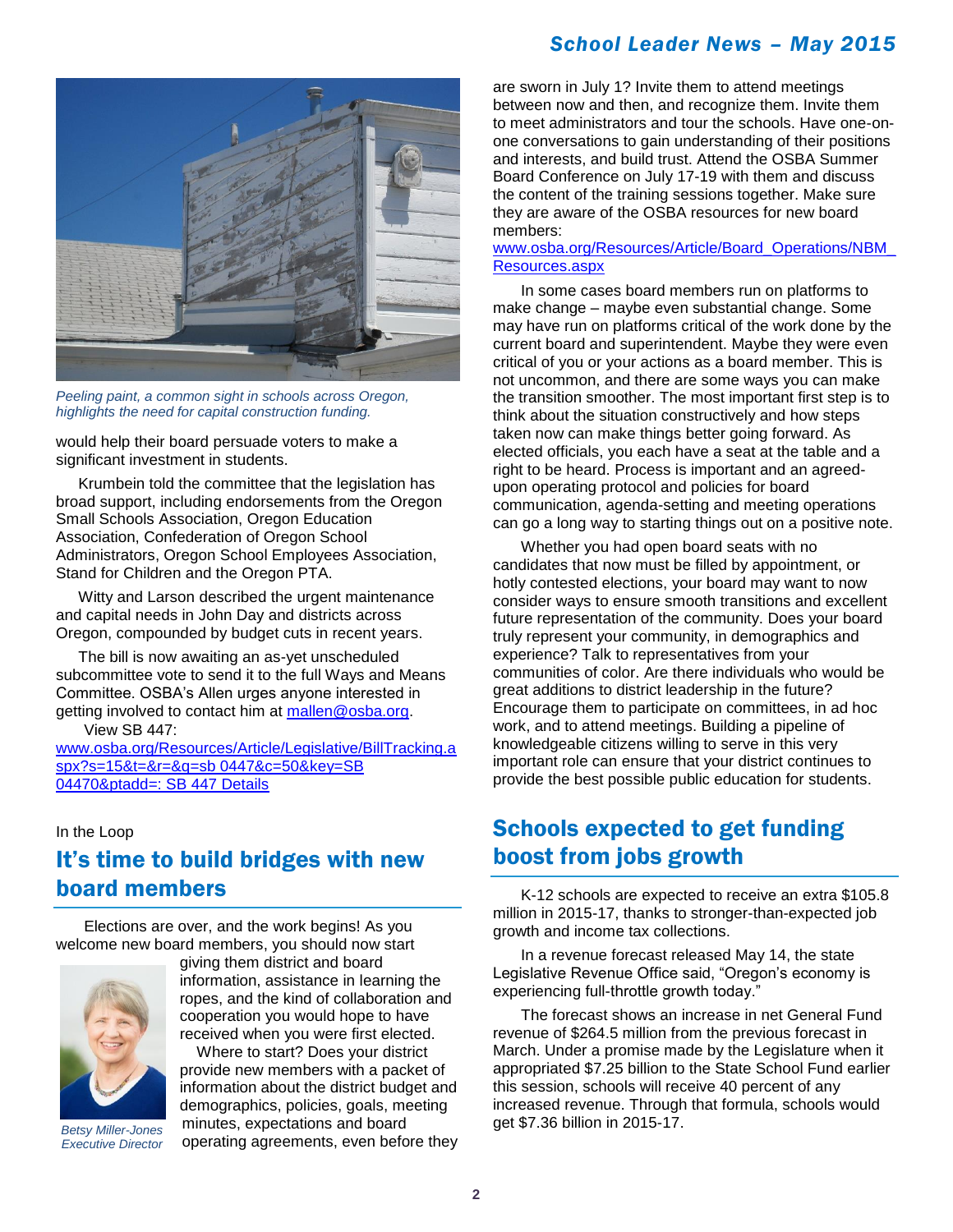## *School Leader News – May 2015*

The forecast also indicates that the state's "kicker" will return \$477.5 million to taxpayers, probably as a tax credit.

While the new revenue for schools is encouraging, Betsy Miller-Jones, OSBA's executive director, warned that any funding amount under \$7.5 billion will likely lead to districts facing cuts.

"Under this forecast Oregon's economy appears to be recovering from the Great Recession of 2008, providing some additional resources for schools," Miller-Jones said. "But districts are telling us that many will be looking at cuts in the next school year.

"That translates to fewer school days, increased class sizes or reduced programs. Allowing such cuts to take effect while returning over \$470 million through the kicker law does not make sense. We have to find a way to reach that \$7.5 billion figure for the State School Fund."

The full forecast can be seen at:

[www.oregon.gov/DAS/OEA/pages/economic.aspx#most\\_r](http://www.oregon.gov/DAS/OEA/pages/economic.aspx#most_recent_forecast) [ecent\\_forecast](http://www.oregon.gov/DAS/OEA/pages/economic.aspx#most_recent_forecast)

# Supreme Court ruling expected to raise PERS costs

A recent state Supreme Court decision is likely to lead to significantly higher school payments into the state Public Employees Retirement System (PERS) in 2017 and beyond.

On April 30, the court struck down major provisions of 2013 legislation designed to hold down spiraling PERS costs, effectively eliminating much of the legislation's anticipated \$5.3 billion in savings. As a result, the PERS Board will calculate what are expected to be significantly higher employer contributions in the years ahead.

Preliminary estimates from the Legislative Fiscal Office show that for the 2017-19 biennium, K-12 schools could see increased PERS costs of \$358 million, or 5.5 percent. That cost picture might become clearer this Friday (May 29), when the PERS Board meets; rates for 2015-17 are likely to hold steady, however.

The court's ruling upheld a portion of the legislation limiting tax benefits to out-of-state retirees, but struck down provisions that would have limited cost-of-living adjustments (COLA) to retirees. The court held that the Legislature could limit cost-of-living adjustments on benefits earned after the law took effect, but that such limits could not be applied retroactively.

In other words, those who have already retired cannot see their cost-of-living raises reduced. Those public employees who are still working could face the prospect of a COLA that somehow factors in earnings before and after the effective date of the legislation.

Jim Green, OSBA's deputy executive director, said OSBA's legal firm is still analyzing the decision and weighing options.

"We need to look at every legal avenue in light of the decision," Green said.

To see a legislative update video that includes a discussion of the PERS ruling, visit: [www.osba.org/News%20Center/Announcements/2015-05-](http://www.osba.org/News%20Center/Announcements/2015-05-19_Legislative_Update_Video.aspx) [19\\_Legislative\\_Update\\_Video.aspx](http://www.osba.org/News%20Center/Announcements/2015-05-19_Legislative_Update_Video.aspx)

# Board 'Summer Camp' is just around the corner

"Summer Camp for School Boards" – a chance to meet with school board members from across the state – is coming up July 17-19 at OSBA's annual Summer Board Conference.

The conference provides an opportunity to learn more about the critical issues facing Oregon's schools and their leaders in an idyllic setting, the scenic Riverhouse Hotel & Convention Center in Bend.

The keynote address on "Breaking the Unwritten Rules" will come from motivational speaker Mike Weber of Southwestern Consulting. Weber has spoken to groups across the country about honing leadership skills and adapting to rapidly changing environments. Workshop offerings range from Common Core/Smarter Balanced to school finance to superintendent evaluation.

Attend the pre-conference July 17 and you can learn more about school trust lands from Margaret Bird of the Children's Land Alliance Supporting Schools. You'll also hear how to run great meetings using parliamentary procedure from Ann Macfarlane of Jurassic Parliament.

Administrative professionals' (Board secretaries') workshops will also be held on July 17. Once again the conference will offer a no-host networking reception for attendees and a guest, at 4:00 p.m. on July 17.

For a complete agenda and to register, visit: [www.osba.org/Calendar/Events/Summer\\_board\\_conferen](http://www.osba.org/Calendar/Events/Summer_board_conference-2015.aspx) [ce-2015.aspx](http://www.osba.org/Calendar/Events/Summer_board_conference-2015.aspx)



# PACE Day provides members with valuable safety resources

PACE members attending the 2015 "PACE Day: Safe and Secure Schools" conference April 24 in Eugene learned about the current school safety climate and met other professionals in the field.

"The most important part of this relationship is you, our members," said Lisa Freiley, OSBA's director of labor and PACE services.